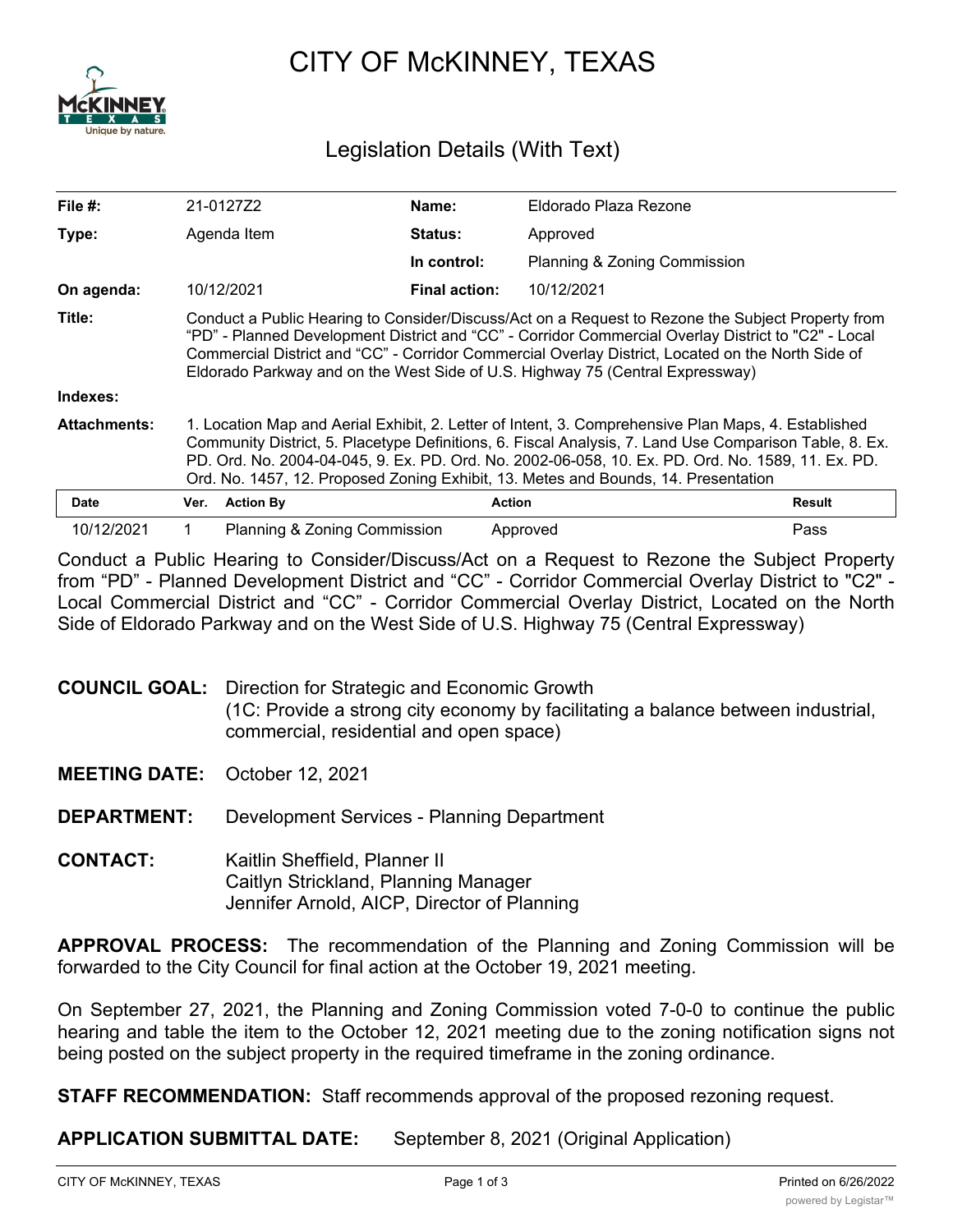**ITEM SUMMARY:** The applicant is requesting to rezone approximately 14.3 acres of land, generally for commercial uses.

## **EXISTING ZONING AND LAND USES:**

| Location            | <b>Zoning District (Permitted Land Uses)</b>                                                                                                                   | <b>Existing Land Use</b>                                                                                                            |
|---------------------|----------------------------------------------------------------------------------------------------------------------------------------------------------------|-------------------------------------------------------------------------------------------------------------------------------------|
| Subject<br>Property | "PD" - Planned Development District 2004 Eldorado Plaza<br>-04-045 (Commercial Uses), "PD" -<br>Planned Development District 2007-03-<br>026 (Commercial Uses) |                                                                                                                                     |
| <b>North</b>        | "PD" - Planned Development District 1994 Springhill Suites by Marriott<br>-06-18 (Commercial Uses)                                                             |                                                                                                                                     |
| lSouth              | "PD" - Planned Development District 1589 Chase Bank, Pei Wei Asian<br>(Commercial Uses)                                                                        | <b>Kitchen</b>                                                                                                                      |
| lEast               | "PD" - Planned Development District 1353 Discount Tire, Noodle Wave,<br>(Commercial Uses)                                                                      | Mattress Firm, Texas Army<br>National Guard Recruiting,<br>Enterprise Rent-A-Car<br>American National Bank of<br>Texas, Super Shack |
| West                | "PD" - Planned Development District 1998 Hidden Forest Addition<br>-11-62 (Residential Uses)                                                                   |                                                                                                                                     |

**PROPOSED ZONING:** The applicant is requesting to rezone the subject property from "PD" - Planned Development District to "C2" - Local Commercial District. Although the site is currently zoned for commercial uses under an existing PD - Planned Development District, the applicant has indicated a desire to rezone to a base zoning district of the City; "C2" - Local Commercial District. The current zoning on a portion of the subject property limits specific buildings on site to retail or office uses and does not permit a mix of those use types within the same building. The applicant has indicated that they have a prospective tenant for a vacant suite and has submitted this zoning request as a result to allow for an office use to be located in a building currently designated as retail.

Given the site's location along U.S. Highway 75 and the vision established for this area as part of the ONE McKinney 2040 Comprehensive Plan (discussed in more detail below), Staff is of the professional opinion that the rezoning request is appropriate and will help to continue to develop this portion of the highway with a list of modernized commercial uses. As such, Staff recommends approval of the proposed rezoning request.

**CONFORMANCE TO THE ONE MCKINNEY 2040 COMPREHENSIVE PLAN:** A key aspect of the ONE McKinney 2040 Comprehensive Plan is to provide direction related to desired development patterns in the city and to inform decisions related to the timing and phasing of future infrastructure investments. To assist in guiding these decisions, the plan includes a set of Guiding Principles that provide overall guidance and a Preferred Scenario and Land Use Diagram that illustrates the desired development patterns in the city. The Preferred Scenario and Land Use Diagram are built upon a series of distinctive districts, each with a specific purpose, focus and market. Each district consists of a mix of placetypes that identify the predominate land uses and desired pattern of development for